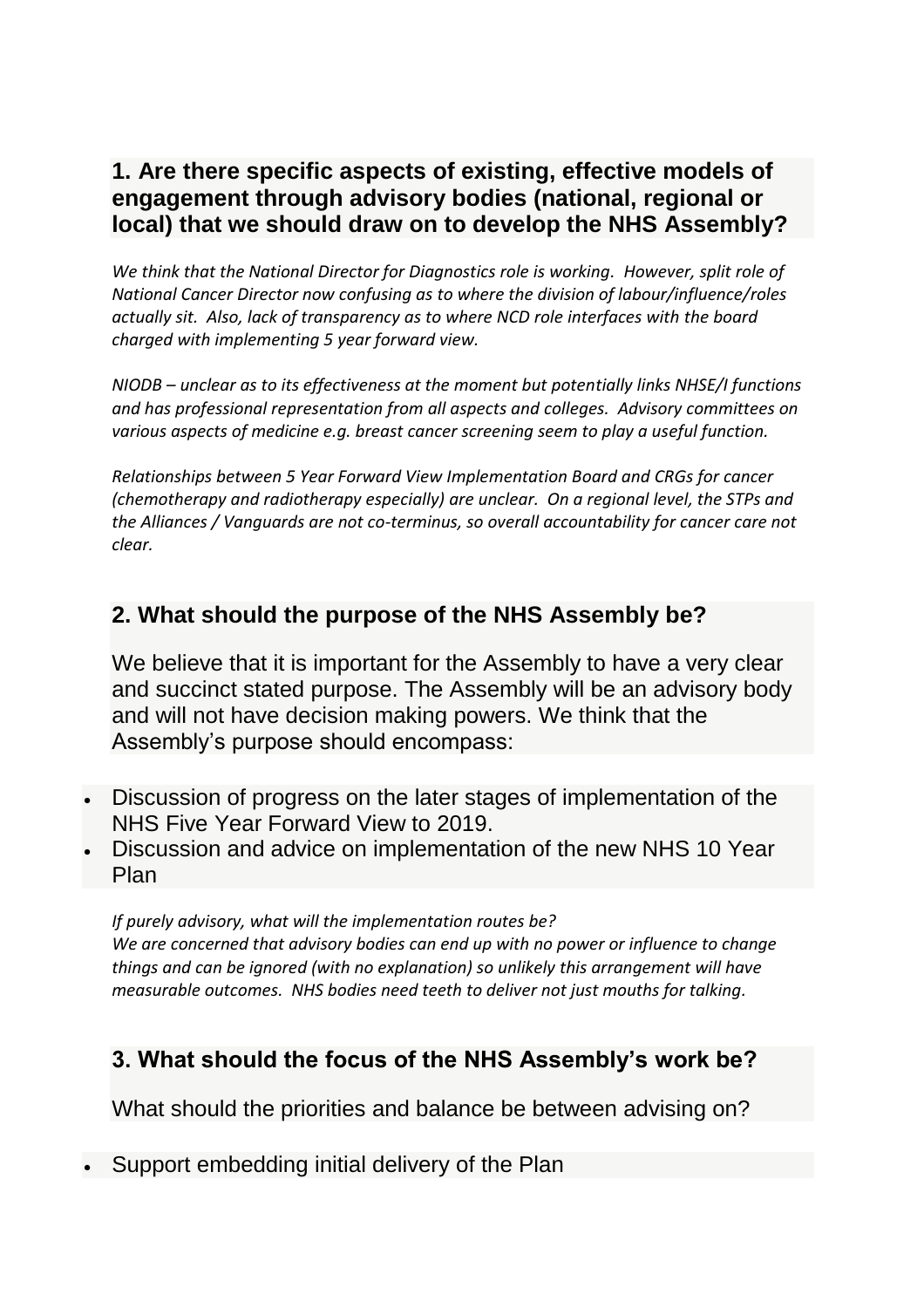- Helping to ensure coherence across the different strands of work
- Shaping the detail of the second 5 years of the Plan
- Working to progress enablers to underpin delivery

*Plan needs to be developed first and foremost – we believed that this was the primary remit of the Assembly but this question suggests otherwise? Further, the plan needs input & support from the whole NHS & needs to include social care. If aim is to give advice then assembly needs to have representation from all areas including social care / primary care / secondary care / CRGs and STPs, but if has no powers then what support can it realistically offer?*

*Can it be clarified if this is a new plan or the extant plan revised and updated in light of what has/has not been achieved?*

## **4. What should the Assembly's governance arrangements be?**

We propose that the NHS Assembly should report to the NHS England and NHS Improvement Boards meeting in common.

*This seems sensible and would reduce duplication. Need to understand where the "advisory" role best feeds into in terms of the statutory bodies remit so that effective use of time made.*

### **5. What size should the Assembly's membership be?**

We think that the Assembly should be large enough to encompass a broad membership but not so big as to inhibit meaningful discussion and consensus.

Should the core membership be relatively small e.g. no more than 50, or larger e.g. up to 100?

*Difficult to get this right. In basic terms, a larger assembly will be expensive & unwieldly, but a group of 50 is likely to exclude key stakeholders, potentially giving the impression of sidelining/ignoring particular areas/professions within the NHS. However, even an assembly of 50 are very unlikely to find consensus any major contentious issue – (i.e. still too large!).* 

#### What challenges/issues do you see arising from a smaller or larger membership?

*As above. Need all stakeholders to be able to give their input, but whatever size the group is, effective chairmanship will be the key to garnering any reasonable output.*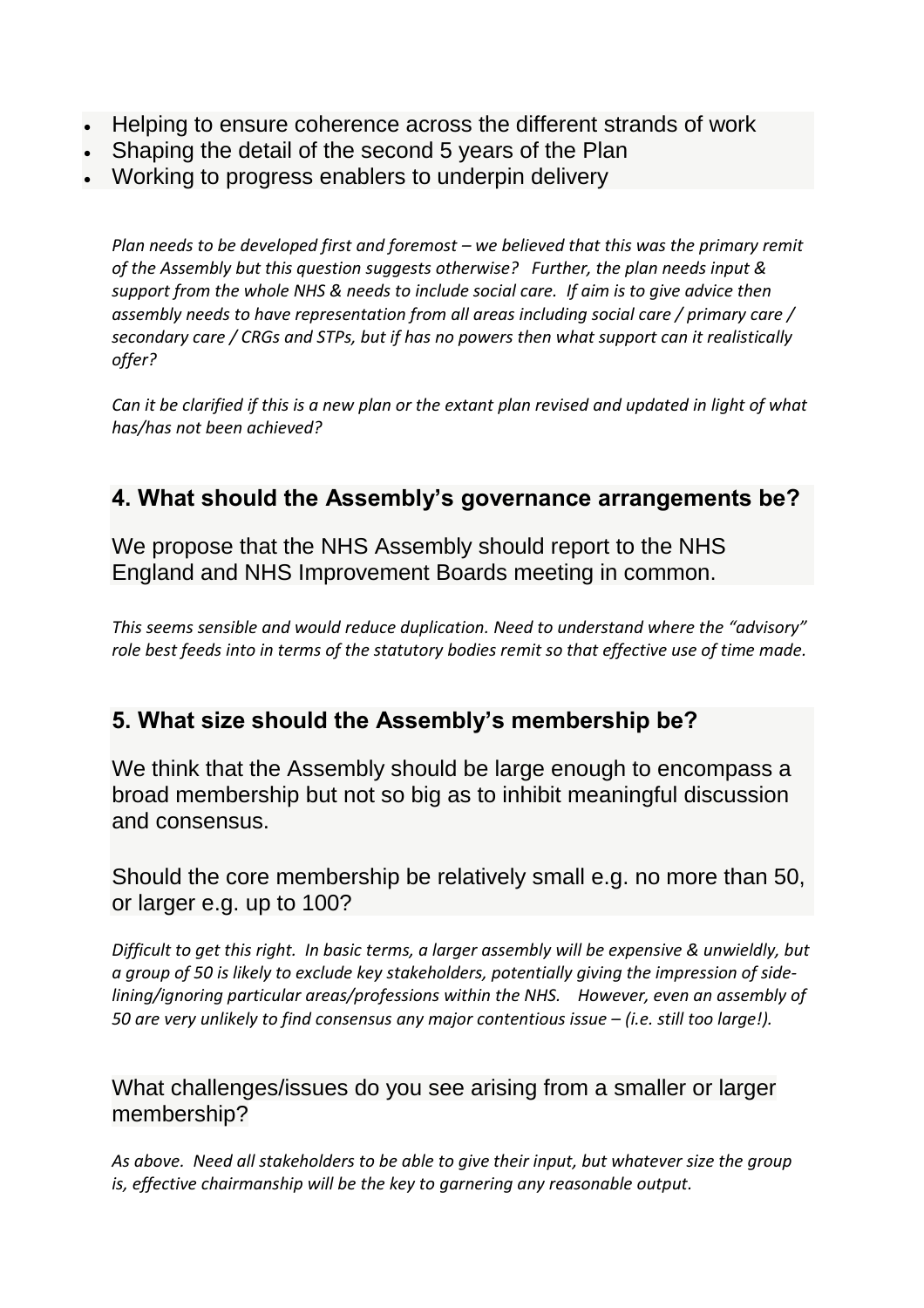#### Should the Assembly have wider participation in working groups in addition to the core membership?

*Core membership with wider more inclusive working groups may address some of the 'inclusion/exclusion' issues above and is likely to be more productive bring focus to the issue in hand. However, membership of multiple working groups may prove problematic for smaller specialties/staff areas that cover the spectrum of NHS delivery.*

*Indeed, if "extended" members are in working parties that could address the issue of representation, but these members will not have necessarily bought into the Assembly's agreed direction of travel. This could render contributions ineffective, or keep certain groups feeling marginalised.* 

### **6. Which constituencies need to be represented on the Assembly?**

We think that the Assembly should have a broad membership that covers as many key constituencies as possible, whilst recognising that it will not be possible to have every interested party to be members. We believe that the Assembly should include a mix of national and local system leaders from different sectors, including the VCSE sector, front-line clinical leaders and younger clinicians, and lay members from people who use services. The balance is likely to vary between constituencies.

Do you agree that the constituencies listed above should be on the Assembly?

*Yes*

#### What lay membership should the Assembly have and how should those people be identified?

*There is a difference between "expert patients" - recruited because they have used specific services e.g. surgery - and "lay experts" who have diverse experiences of the non-NHS world. The latter are by definition UK population, so are users of the NHS. We feel that memberships should not be solely sought from existing expert patient groups (although it might be useful to have some members from those groups). We recommend actively seeking to recruit from the general population – perhaps with the stipulation of them not using private healthcare, if we wish them to respond as NHS users. However, we concede that this is potentially contentious as private healthcare experience could offer a valid and valuable counterpoint.*